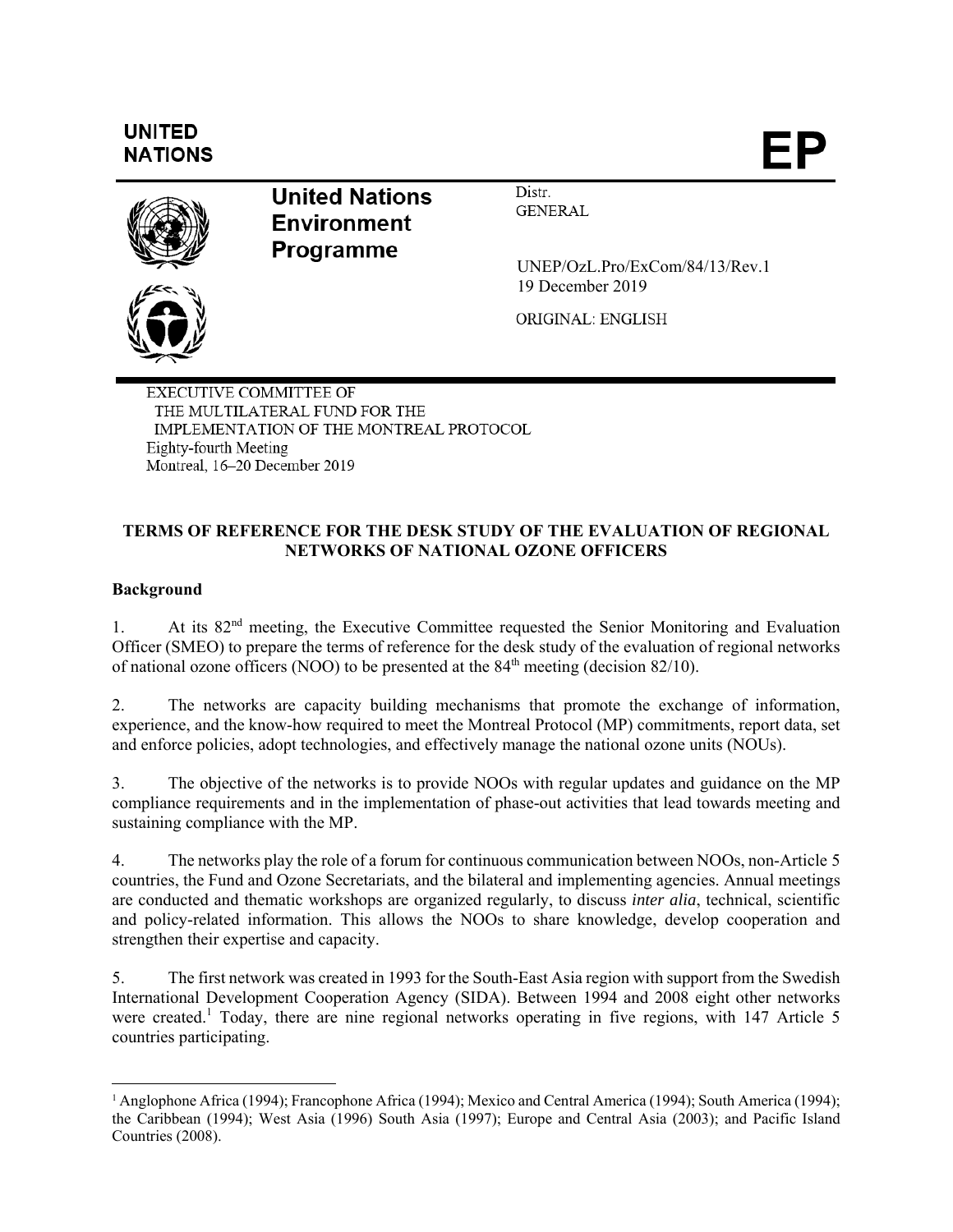6. The networks have been evaluated twice in the past: in 1994, an evaluation was conducted on the UNEP/SIDA project that created the first regional network in South-East Asia. The objective of the evaluation was to provide UNEP and SIDA with "assistance in decisions regarding the future funding and format of the project in South East Asia and lessons for the application and development of similar network projects in other regions."<sup>2</sup> The evaluation concluded that the network played an important role in raising awareness about the MP and its role among a key group of government officials; helped define phase-out priorities; facilitated technology transfer; and engendered a spirit of cooperation in the region. A question was raised regarding the network's funding capacity to become self-sufficient. The evaluation recommended replicating the network concept in other regions.

7. The final report of the second evaluation of the regional networks was presented at the  $33<sup>rd</sup>$  meeting (March 2001), $3$  assessed the functioning and organization of the eight networks and made recommendations for improvement. The findings showed that the networks provided the NOOs with opportunities to learn about the decisions of the Executive Committee and of the Meeting of the Parties; to exchange experiences; and to increase their level of knowledge related to the latest developments of technological alternatives. The network meetings provided a forum to develop personal contacts and learn about success and failures in order to avoid pitfalls. On the other hand, the meeting agendas were often overloaded, the time allocated for presentations was not always adequate and the meeting attendance was irregular.

## **Objectives of the desk study**

8. Noting that the previous evaluation of regional networks was conducted in 2001, the desk study will assess how the role of the different networks has evolved in the implementation of the MP and will assess whether the recommendations made by the previous evaluation were accomplished. It will analyze the relevance of the regional networks in the implementation of the MP requirements at country and regional level, by taking into account the organization, participation, choice of subject of discussion and influence over decision making processes as well as the changes needed to adapt the networks to the new challenges of the MP.

9. The desk study will try to answer the following evaluation questions:

# Planning and organization

10. What are the lessons and good practices from the regional networks, the regional meetings and the capacity building and information sharing in these networks and how could they be used to improve their functioning?

11. How is the countries' ownership of the networks and how could this ownership be enhanced? What were the objectives and identified needs for the participating countries of the regional networks? Is there a mechanism to ensure that their needs are met?

12. Were there changes in the organization of the regional networks over time? What were the pros and cons? What types of changes were made and what were their objectives? Were these objectives attained?

13. How was the participation of the individual NOOs in the regional networks (e.g., regular attendance of NOOs to the meetings, active in online training, capacity building and information sharing)? Has the turn out improved over time? How was the turnover in the participation of the NOOs in the networks? How was the knowledge and know-how of the meetings maintained and transmitted (i.e., how was the institutional memory of the meetings built)?

1

<sup>2</sup> UNEP/OzL.Pro/ExCom/30/8

<sup>3</sup> UNEP/OzL.Pro/ExCom/33/7 and Corr.1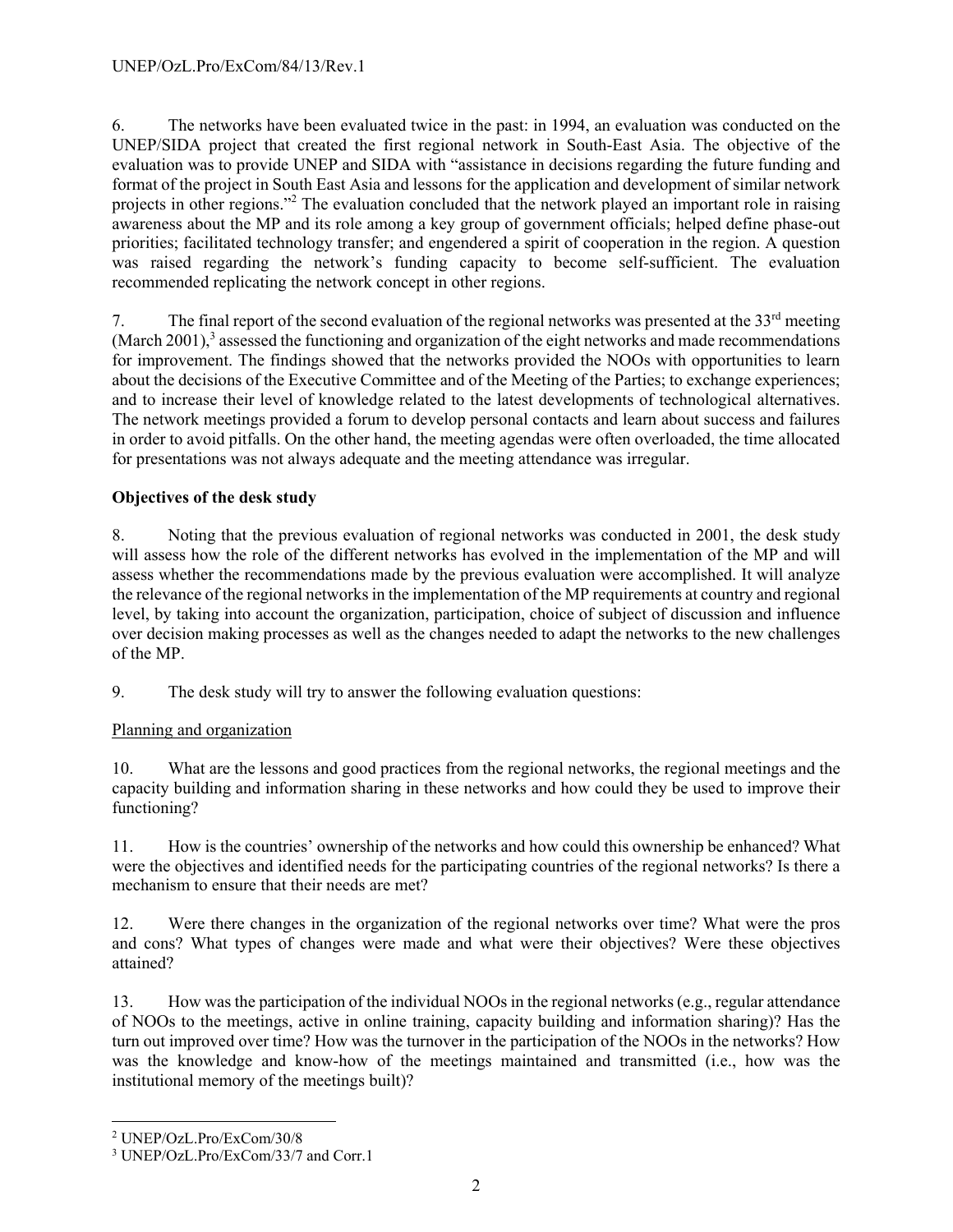14. Are the meeting objectives and topics previously discussed with the NOOs and agreed upon before a meeting? What are the differences between the networks approaches? What is the selection process for the topics for discussions to be held (e.g., are they suggested during the previous meeting; are the NOOs contacted beforehand)? Is the time frame for the presentation of topics adequate?

15. How are the participants prepared before a meeting? Is the documentation provided in advanced to the NOOs (e.g., available on the OzonAction website)? Is there an online forum (e.g., email chain, social media page, website) where discussions can be held between the regional meetings on issues concerning the organization and suggestions for specific topics?

16. Are there facilitators identified to chair or to facilitate the discussions? How are they chosen?

17. How is the impact of networks assessed? Is there a follow-up of the results achieved by the discussions held during the meetings? Are the results of these discussions presented at the following meeting and their successes and failures analyzed?

18. Are the network meetings held back-to-back with other related meetings on the environment (e.g., meetings of the Ministers of Environment) in order to raise political awareness concerning ozone issues in the region and to promote policy discussions on regional approaches?

19. What are the experiences and lessons learned from 2018 and 2019 ozone networks meetings where regional networks participated?

#### Capacity building

20. What capacity building activities are carried out to enhance the performance of the NOUs? Are new NOOs tutored by experienced NOOs? How do Regional Network Coordinators keep track of the new developments in the different NOUs and is it a frequent endeavor?

21. Do regional networks provide support in terms of training and exchange of expertise and know-how in areas such as, *inter alia*: legislation, import/export licensing systems, fiscal incentives, working with the informal sector and small enterprises, technological development, control of illegal trade, recovery and recycling projects and project co-funding modalities? How is this information shared and what are the results?

22. Are resource persons such as, *inter alia*, Customs officers, legal advisers and representative of industry association, invited to the meetings?

23. Are there contacts and information exchanges between the different networks organized? Are experienced NOOs invited in other regional meetings to impart their knowledge? Were monitoring and reporting by the NOUs on consumption and production of controlled substances to the Ozone Secretariat and to the Fund Secretariat addressed during the meetings, and were best practices, challenges, opportunities and shortfalls in monitoring and verification discussed at the regional level? Was there any sign of improvement afterwards?

24. Were the participants able to influence decision-making processes at the country level or at regional level? Were these decisions formulated during the meetings? Were these decisions relevant to address issues of relevance at regional scale, such as standards for safety and energy efficiency, policies for bulk procurement or other measures that can help harmonize the market pricing of alternatives, the possibility to discuss and design regional projects or initiatives, and North-South and South-South cooperation, and how this support to decision-making can be improved within regional networks?